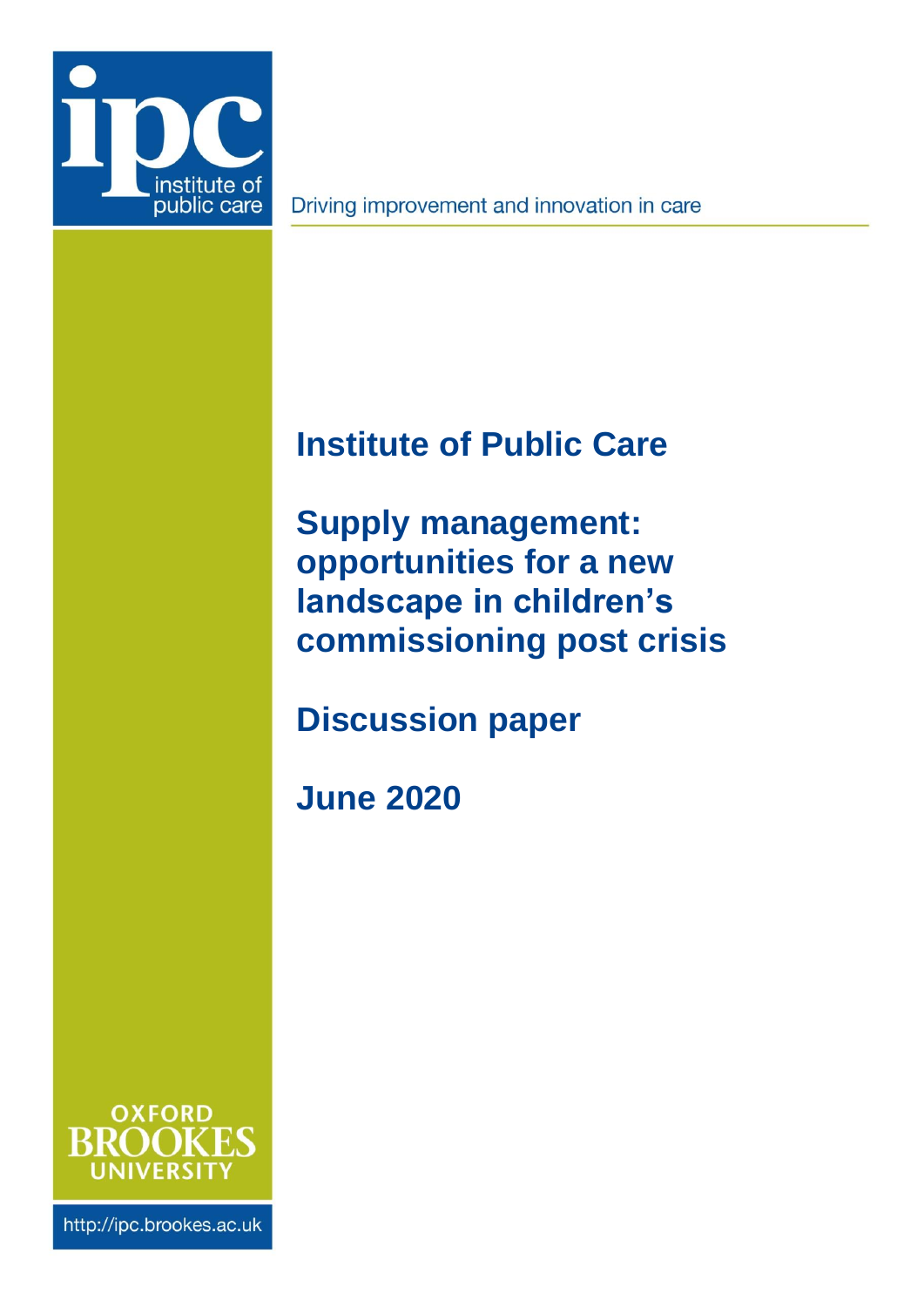## **[Institute of Public Care](#page-0-2)**

# **[Supply management: opportunities for a](#page-0-0)  [new landscape in children's commissioning](#page-0-0)  [post crisis](#page-0-0)**

# **Discussion paper**

### **1 Introduction**

Following the financial crash of 2008, local authority leaders have been trying to protect their children's services budgets as demand and so-called 'overspends' have been rising.

The Coronavirus pandemic threatens further growth in demand on the system and with this comes a more acute pressure to re-examine the way in which children's services are organised. This paper considers how the historic commissioned interfaces with independent providers can be transformed to survive the aftermath of these unprecedented challenges.

## **2 Background**

In her April 2020 inaugural address, Jenny Coles, the new President of the Association of Directors of Children's Services, discusses the possibility of "huge spikes in demand across the children's social care spectrum" as a result of the Coronavirus outbreak.

If this forecast turns out to be true it will have a huge impact on a children's services sector already in financial crisis before the virus struck. By November 2019 local authorities in England reported overspending their children's services budgets for 2018/19 to the tune of £800m [\(Local Government Chronicle](https://www.lgcplus.com/services/children/revealed-childrens-services-budgets-blown-as-spend-continues-to-rise-18-11-2019) [LGC], 2019), with even higher spending anticipated for 2019/2020.

With adult social care overspending adding a parallel financial strain on local government pre Covid-19, the further costs to councils in responding to the pandemic are anticipated by the Local Government Association (LGA) to be as much as £6bn above the £3.2bn of emergency funding announced at the start of lockdown (LGC, [2020\)](https://www.lgcplus.com/finance/lga-warns-of-in-year-cuts-as-it-reveals-6bn-covid-impact-29-05-2020). Concerns about the continued solvency of councils under such pressures is already evident with reports of those worst affected reaching the point of needing to issue section 114 notices under the Local Government Finance Act 1988.

In normal circumstances it would be expected that central Government would help to ensure essential local government services remain viable, but with the Treasury having to take unprecedented steps to prevent economic collapse since March 2020 the situation post-Coronavirus will be anything but normal. There may be little or no capacity for additional funding for local authorities and further forms of austerity cannot be ruled out.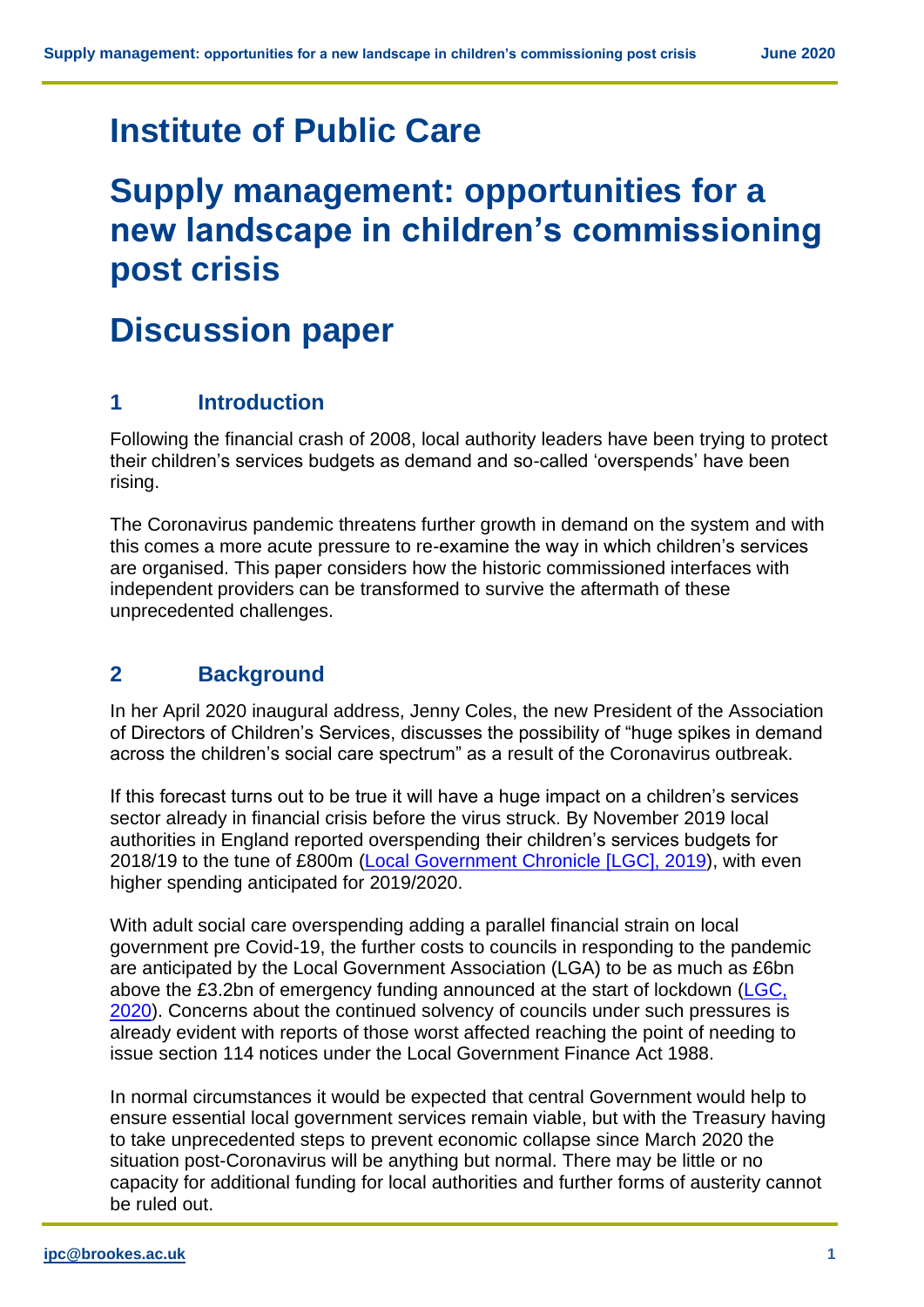Wholesale reappraisal of how all local authority services are funded and provided looks inevitable, with children's social care and the way in which the services for the sector are commissioned and stewarded an essential ingredient needing redesign.

### **3 Situation analysis**

Local authorities hold a complex combination of roles in relation to looked after children. The primary statutory responsibilities for children in care is a heavy but essential burden placed on local authorities deriving directly from primary legislation (e.g. The Children's Act 1989) and related statutory guidance. It results in councils taking on the role of service provision themselves, and at the same time being the commissioners of services from others, always with the inescapable duty to find the most appropriate placements for children taken into council care.

Over 72% of all looked after children are fostered, so the maintenance of local authority in-house fostering services has been a consistent priority for almost all local authorities. Private and voluntary sector fostering provision has also grown to meet rising demand, and although not yet a majority or dominant force in fostering as it is in the children's homes sector (where over 75% of all provision is independent) the combined result is that local authorities now provide only 55% of all placements for children in care in England.

Spending by local authorities on the 45% of placements that are commissioned from the independent sector now exceeds £2bn per annum.

Budget responsibility for this spending is devolved to individual local authority level. Over the last two decades a variety of commissioning and procurement approaches have emerged. Some of these have the appearance of re-aggregating purchasing power via sub-regional or regional collaborative procurement arrangements, although substantive pooling of financial resources is rare. Almost every Dynamic Purchasing Vehicle, regional framework, or tiered preferred provider system that operates in the sector is, in effect, a variation of a controlled spot market purchasing system. Providers registered to these systems are not guaranteed revenue from them and there is an increasing trend of providers opting out of these arrangements altogether, with little visible impact.

At times when demand was more limited, commissioners could control price levels to some extent. However, now that demand has increased above the ability or willingness of the supply side to grow to meet that demand (and procurement tools offering little or no incentive to providers to make the investments needed to grow capacity), then increasingly placements are purchased in an open spot market where price increases by independent providers are unconstrained by procurement systems. In residential care in particular around half of all placements are bought outside of commissioned frameworks. Notably only 2% of external residential placements are on a fixed or block contract basis.

As demand has outstripped supply provider organisations have been able to match more placements to their service offerings and thereby achieved operational efficiencies from higher occupancy and utilisation levels, alongside being able to increase prices. In our February 2020 study for the LGA Profit making and risk in independent children's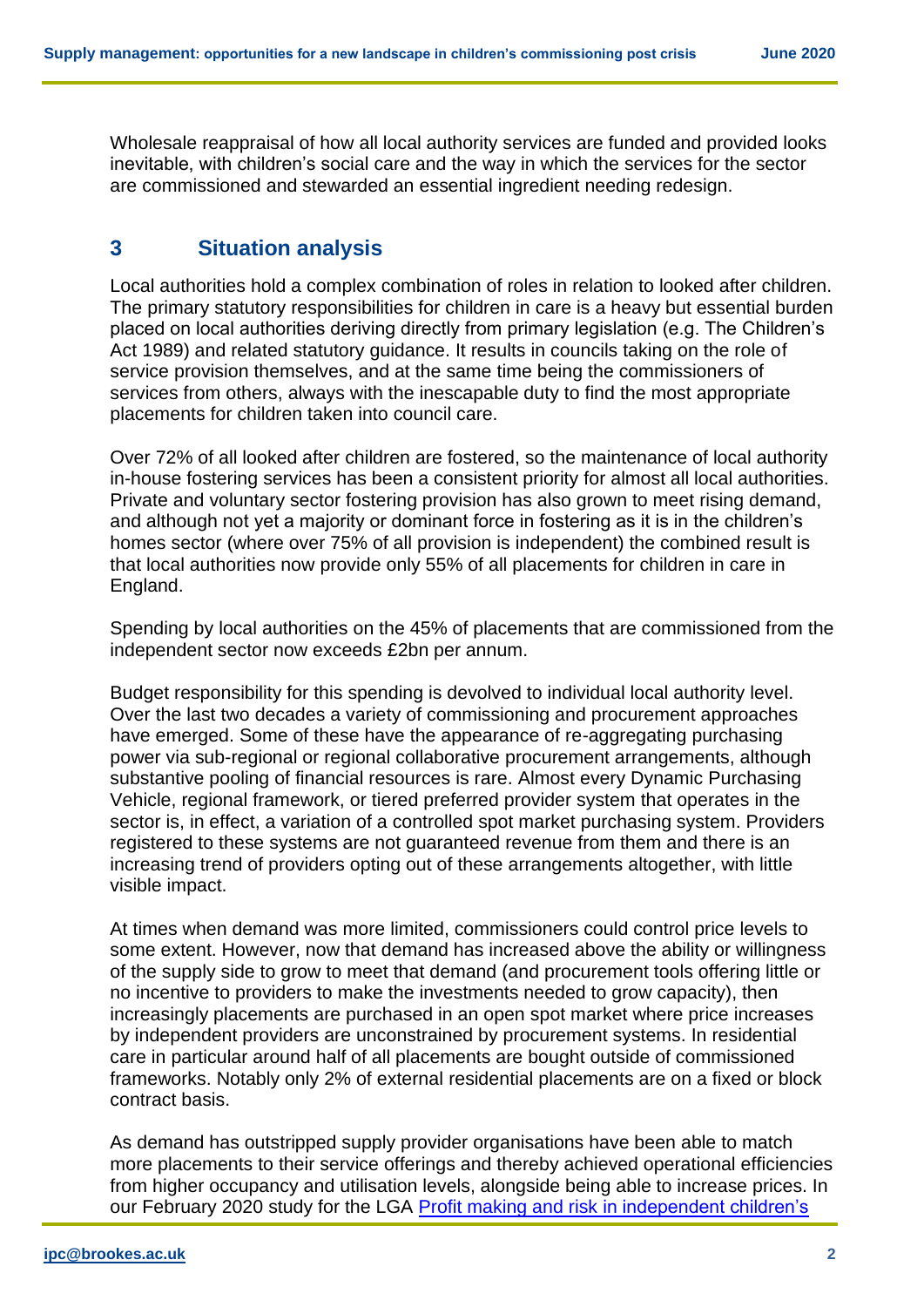[social care placement providers](https://www.local.gov.uk/profit-making-and-risk-independent-childrens-social-care-placement-providers) Revolution Consulting describes aspects of the provider-side that result from this current state of the sector:

- **More dominant large-scale national providers driving further consolidation**
- **Involvement of private equity and stock market investors bringing models of** increased levels of debt and financial gearing risk
- $\blacksquare$  Higher profit levels than in previous historical studies
- Above average returns for investors and owners that are a clear indication of market imbalance in favour of supply side providers

A further symptom of restricted supply is the rapid growth in use of unregulated provision. Local authorities with a statutory duty to accommodate young people have increasingly been left without sufficient numbers and types of regulated sector choices and therefore have had little option than to default to supported accommodation and independent living provision which has to date been exempt from direct statutory regulation. The Department for Education is currently consulting on the need for further regulation in that area.

Coronavirus and lockdown have brought particular challenges for all parties involved in children's services, but the sector has shown resilience and some improvements in partnership working across boundaries.

*"I'm hopeful that the collaborative working we've seen in response to Covid-19 could provide a platform for us and our partners to challenge and support each other to embed children's outcomes at the heart of commissioning."*

Jenny Coles, ADCS President (June 2020)

The dichotomy of severely financially challenged local authority children's services budgets contrasting sharply with the apparently high profitability and returns of larger providers [\(Revolution Consulting for the LGA, February 2020\)](https://www.local.gov.uk/profit-making-and-risk-independent-childrens-social-care-placement-providers) is a strategic dissonance, indicating that there is an opportunity to re-think the way in which the sector works together to meet the needs of children in care; an opportunity to redesign the commercial interfaces to produce a more balanced and sustainable state.

## **4 Re-designing commissioning**

The potential threat to sustainability of councils will likely engage elected members and senior leadership of councils as a matter of high priority. This is the opportunity to move away from "doing more of the same" into a more effective re-analysis and re-design.

This will involve social work, education, health and commissioning colleagues but will also require new approaches to commercial, legal and risk arrangements and a new set of market monitoring and influencing skills.

There is insightful learning from some projects around the country that will be relevant to bring to bear on councils' redesign processes (see section below), but there is also recognition of the complexity of the task. Intelligent use of existing data about needs, demand, placements, spending patterns and partnerships will be essential. Transitioning from the current state of play to a re-designed state will also require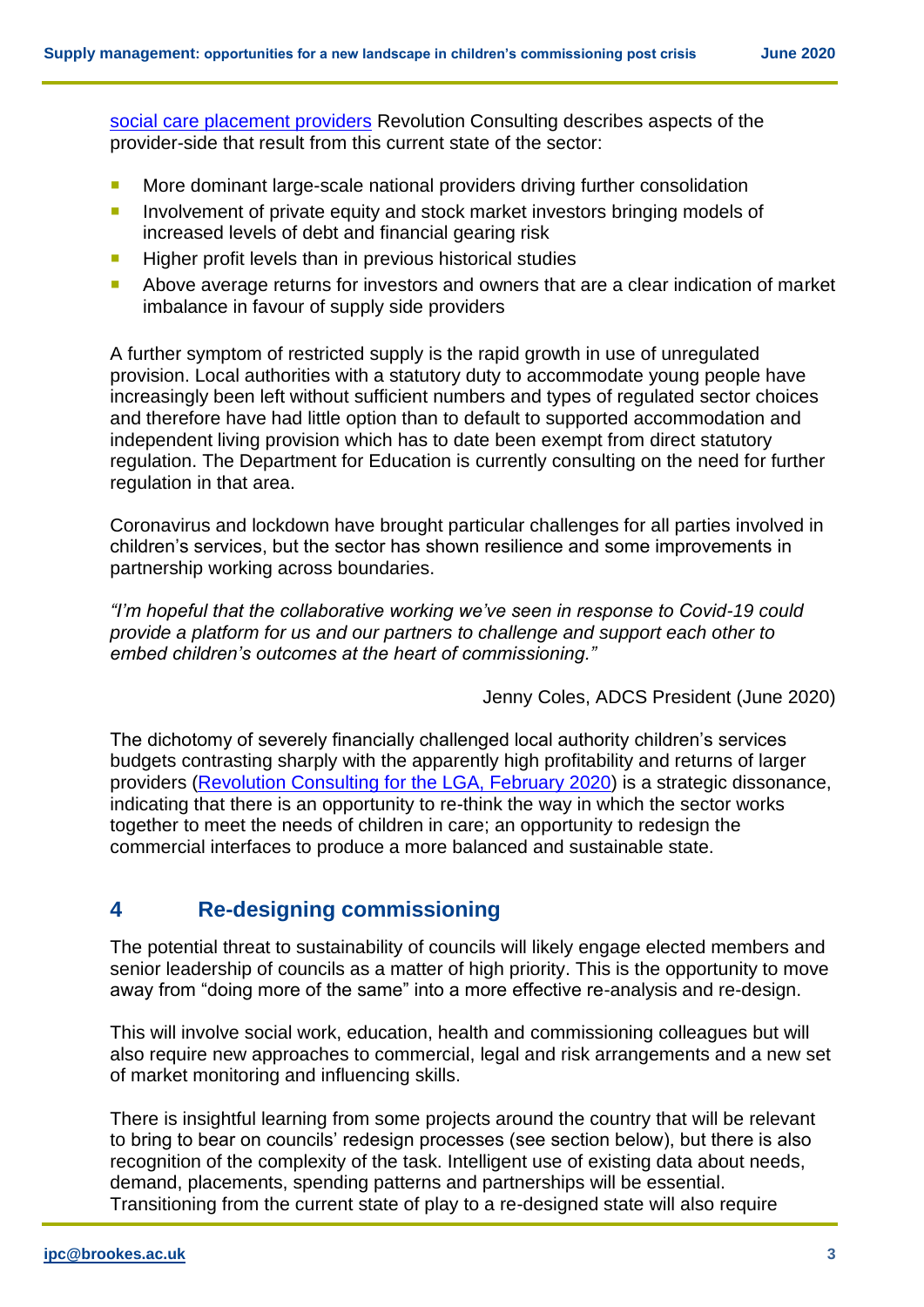planning and communication across the whole sector to avoid potentially catastrophic failures around the existing supply base. This is a big agenda, covering all four of the following major areas:



The actions needed in each area are outlined in the table below:

| Area                                           | <b>Actions</b>                                                                                                                                                                                                                                                                                                             |
|------------------------------------------------|----------------------------------------------------------------------------------------------------------------------------------------------------------------------------------------------------------------------------------------------------------------------------------------------------------------------------|
| <b>Analysis and</b><br><b>Forecasting</b>      | Detailed analysis of recent spending, provider profiles, legal status<br>and contracts, will be needed in order to understand the current<br>status.                                                                                                                                                                       |
|                                                | Consideration of existing child assessment and outcome evidence<br>tools and how they may need to be developed (and harmonised<br>across the sector) as a strand of future strategy. Moves to systems<br>that are harmonised across the sector will be necessary to utilise<br>aggregated information in a meaningful way. |
|                                                | Strategic mapping of supply should be used to gain direction for<br>the revised strategic options.                                                                                                                                                                                                                         |
|                                                | Forecasts of future demand with variance and sensitivity analysis<br>will be needed to stress-test plans.                                                                                                                                                                                                                  |
| <b>Strategy and</b><br>policy                  | <b>Current Commissioning Strategies, Market Position Statements,</b><br>Sufficiency Statements and related policies and documents will all<br>need to be challenged and re-framed. This applies at individual<br>local authority, regional and national levels.                                                            |
|                                                | Consideration of the increased or decreased role and status of in-<br>house services will be an integral element of the redesign.                                                                                                                                                                                          |
|                                                | Consideration of creative use of capital budgets to redesign<br>partnerships is possible.                                                                                                                                                                                                                                  |
| <b>Commissioner</b><br>- provider<br>relations | Redesign of procurement, purchasing and placement finding<br>processes and resources will be needed in support of new<br>strategies.                                                                                                                                                                                       |
|                                                | Re-engagement with the supply base through different commercial<br>and operational models offers potential to share the benefits of                                                                                                                                                                                        |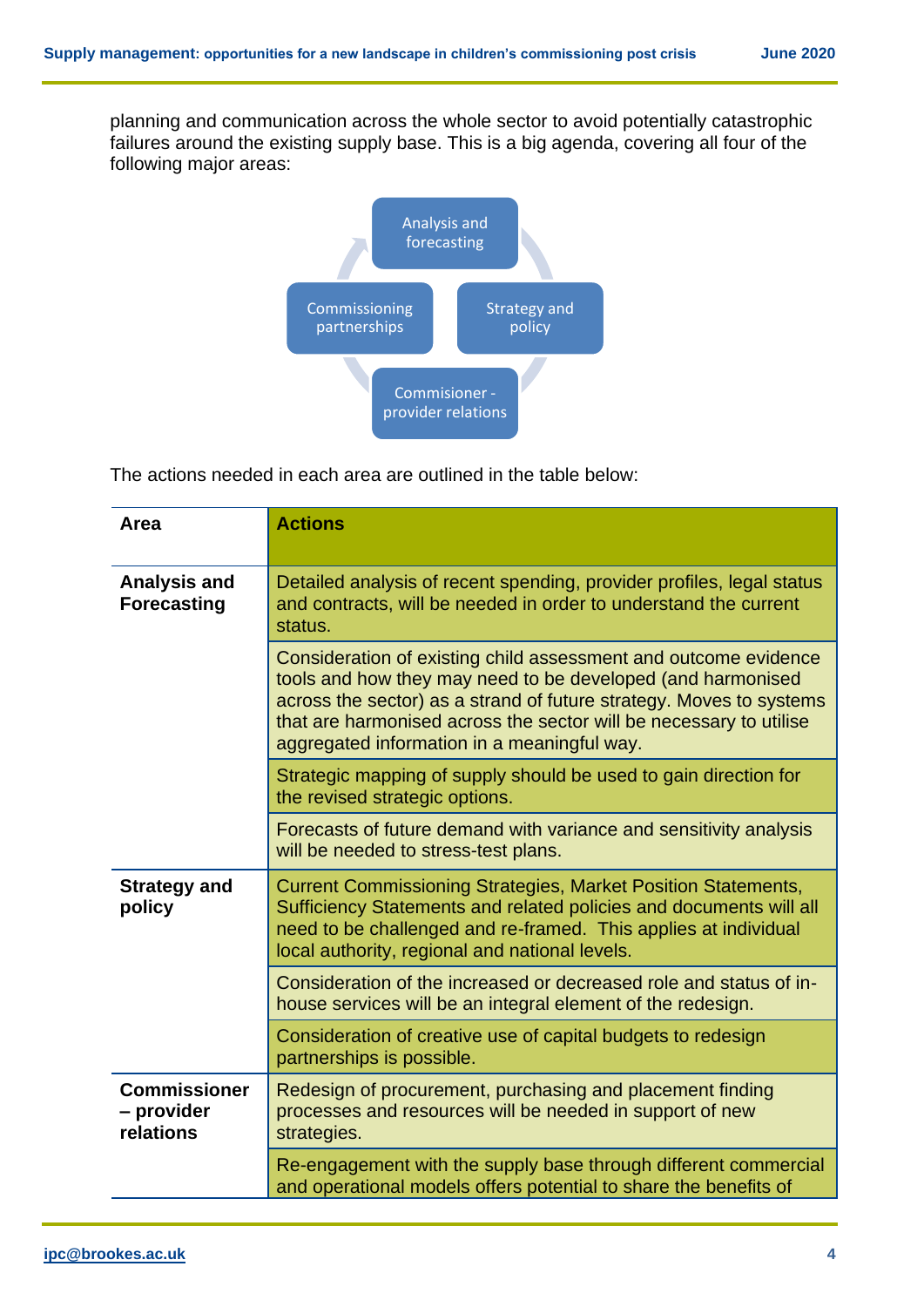| Area                          | <b>Actions</b>                                                                                                                                                                              |
|-------------------------------|---------------------------------------------------------------------------------------------------------------------------------------------------------------------------------------------|
|                               | high demand and utilisation in exchange for longer term<br>partnerships.                                                                                                                    |
|                               | Access perspectives and expertise from all parties in the sector<br>with the required knowledge and expertise to understand the<br>complexities of risk from all around the sector.         |
|                               | Co-ordination nationally in relation to engagement with national-<br>level providers and sustainability issues and where risk<br>management related to debt and solvency issues should lie. |
|                               | Willingness to take short- and medium-term steps to pilot and test<br>new approaches.                                                                                                       |
| Commissioning<br>partnerships | Re-defining and clarifying the role of, and involvement with, sub-<br>regional, regional and national commissioning will be essential.                                                      |
|                               | Engaging relationship-based approaches at individual authority<br>and provider levels but also at a regional or national level.                                                             |
|                               | Co-ordination and monitoring across the sector to steward the<br>resources available without increasing the risk of market failures.                                                        |

## **5 Examples to inform the re-design of commissioning**

The following three examples of innovative projects employ methods that move away from the disadvantages of spot markets and that arise from each local authority taking a singular approach. They offer insights that all children's services commissioners might find relevant and useful as a starting point if thinking about their own situation:

#### **5.1 Example 1: A different approach to commissioning partnerships through soft block contracting: the Cross Regional Residential Project**

[Sir Martin Narey's 2016 report "Residential Care in England"](https://assets.publishing.service.gov.uk/government/uploads/system/uploads/attachment_data/file/534560/Residential-Care-in-England-Sir-Martin-Narey-July-2016.pdf) highlighted the **Cross Regional Residential Project.** Key aspects of this arrangement are:

- **Involvement of six local authorities aggregating demand to de-risk commitments** through sharing. An offer of guaranteed income across a multiple-year contract to providers brought pricing to levels materially lower than that in spot markets.
- **Investment and codifying of the relationship between commissioning authorities was** a pre-cursor to relationship with provider.
- **The project added new capacity local to the commissioning authorities and is** estimated to have saved up to £1.4million per annum since beginning in 2010, on a capacity of just twenty placements.
- The contract was further de-risked by the potential to step down the block commitment mid-term if an unreasonable level of referrals were rejected for vacancies.

Narey comments: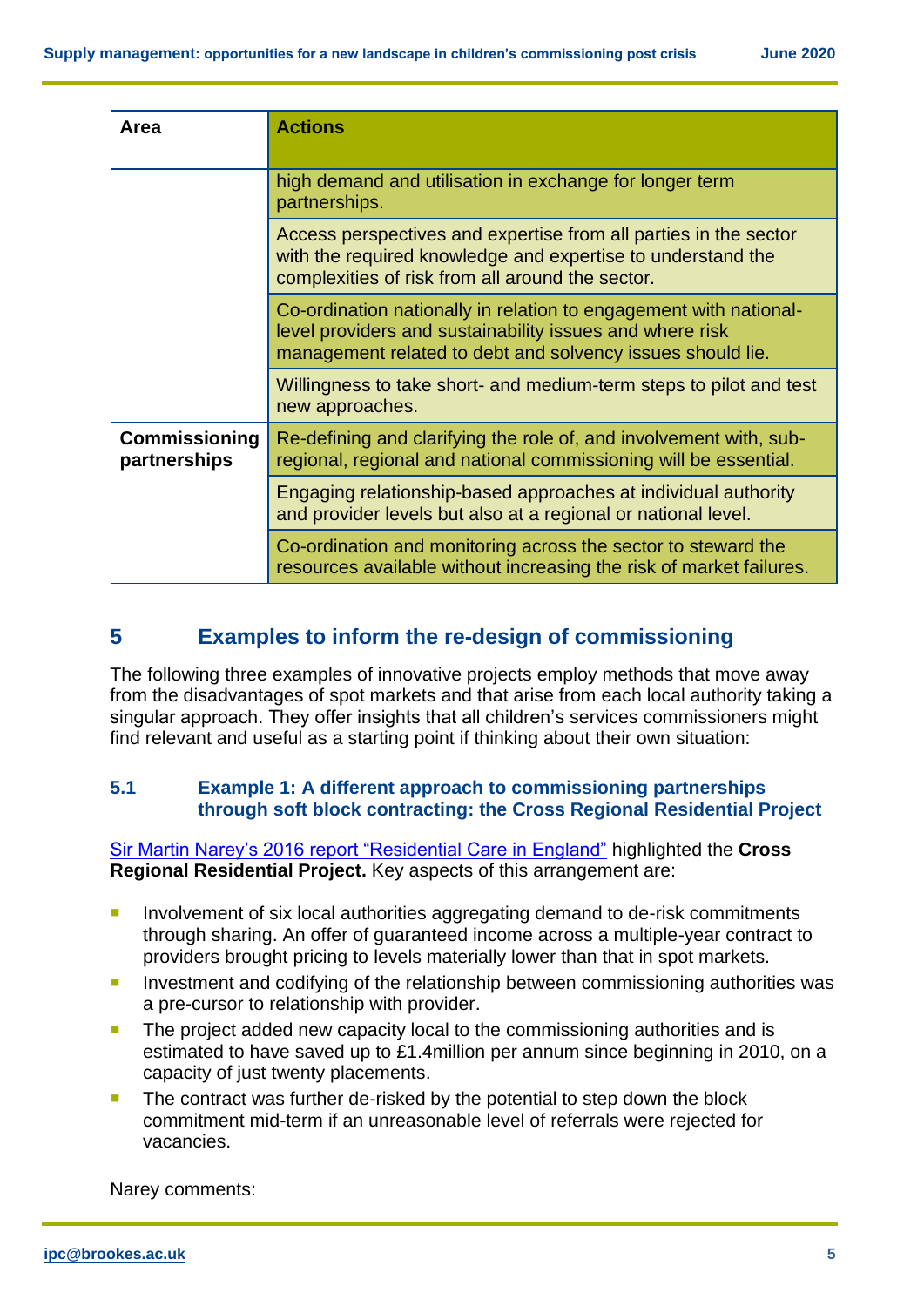*"…reduced spending by the six local authorities of about £1.4million: such are the savings available to commissioners when they are able to give providers assurance about bed occupancy. Running with a significant proportion of unfilled places can be challenging for the largest providers. It can be ruinous for smaller organisations, when staffing and almost all other costs remain static but income plummets. Almost every provider to whom I spoke told me that they could and would reduce their charges if they could be sure of having a consistently low level of vacancies."*

There are continuing indications since the Narey report that, despite the current extremely high spot market demand, there is still some appetite to reduce volatility and share risk, for example provider responses from the [Independent](https://www.icha.org.uk/wp-content/uploads/2020/02/ICHA-Jan-2020-survey-12-Feb-2020-FINAL.pdf)  [Children's Homes Association](https://www.icha.org.uk/wp-content/uploads/2020/02/ICHA-Jan-2020-survey-12-Feb-2020-FINAL.pdf)  ["State of the market survey, 2020:](https://www.icha.org.uk/wp-content/uploads/2020/02/ICHA-Jan-2020-survey-12-Feb-2020-FINAL.pdf)





#### **5.2 Example 2: Commissioners and providers working differently together to pilot new services**

**[Lancashire County Council and five private sector agencies](https://www.cypnow.co.uk/news/article/in-the-next-edition-of-cyp-now-lessons-from-the-lockdown-devolution-in-children-s-services-and-commissioning-special-report)** are piloting a project to offer specialist fostering placements to prepare children with complex needs for mainstream fostering. Key aspects of this project are:

- Focus on children with more complex needs for whom a suitable fostering placement was not available when needed and who were therefore placed unnecessarily into residential settings.
- Eight out of twelve successful re-placements are estimated to have saved £750,000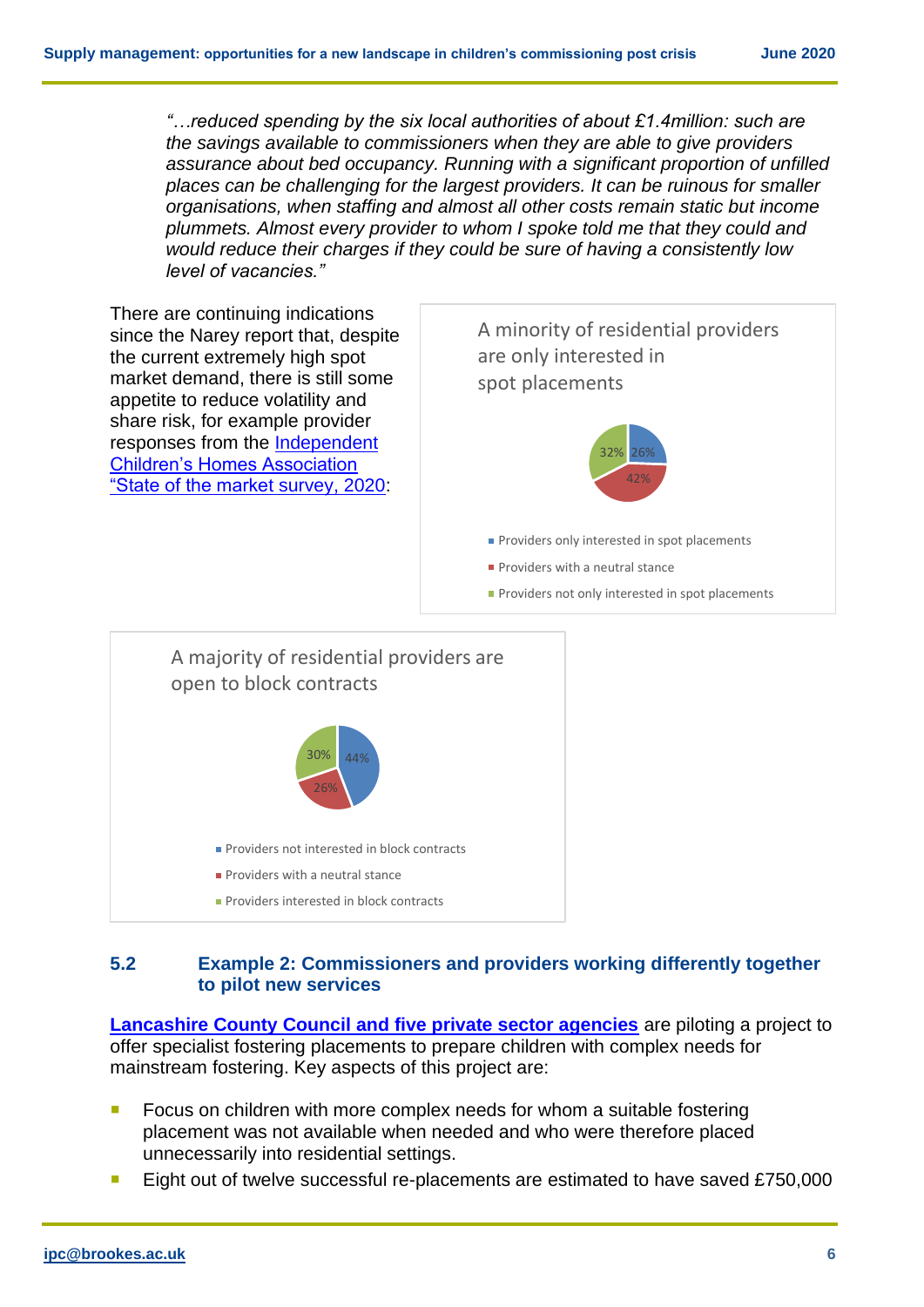- **Working with a small sub-set of providers selected by Lancashire is on the basis of** "working together differently" rather than on complex social impact bond or outcomes-based contracts. Regular meetings with the providers involved and encouragement of mutual professional challenge is a strong feature of this pilot. A relationship-based approach driven by working together around children's individual needs and developing the commercial terms alongside the arrangements agreed is a more child-centred approach.
- There are indications that this may become the basis for a more formal block contract in future. Provider feedback is that proper planning and collaborative working between provider and authority and increased certainty helps to accelerate robust matching and successful transition and helps providers to predict demand.

#### **5.3 Example 3: Another commissioning partnership - to reduce inefficiency**

**The Commissioning Alliance** (CA) is the ex-West London Alliance and provides [a](https://www.cypnow.co.uk/other/article/practice-commissioning-placements-alliance-helps-councils-build-bridges-with-providers)  [range of tools and services for local authority commissioning.](https://www.cypnow.co.uk/other/article/practice-commissioning-placements-alliance-helps-councils-build-bridges-with-providers) CA is working with fifteen member authorities but makes access available for any authority to join. Key aspects of this work are:

- Recognition that the amount of procurement going out on behalf of individual or groups of local authorities to individual providers generates complexity and cost in the market that ultimately comes back to the local authority.
- A collaborative or even national approach that all authorities and all providers can use gets rid of duplication and inefficiency, even in spot markets.
- Use of e-tools facilitates placement finding but also collection of intelligence to inform policy makers and aid development of more strategic approaches to commissioning.
- Collaboration between members also allows development of more efficient shared resources when addressing emerging trends (e.g. how to deal with unregulated care accreditation).

### **6 Conclusions**

Evidence from before the Coronavirus crisis indicated a need to re-examine how children's services markets are commissioned. The additional impact of Covid-19 will further stress councils. The task to re-examine how children's services provide services and engage with markets is now more urgent than ever. A fundamental redesign has the potential to share greater efficiencies across the sector.

The twin forecasts of further increases in demand allied to funding constraints should be seen as the catalyst for these changes. There is experience and evidence available as to how this challenge can be addressed.